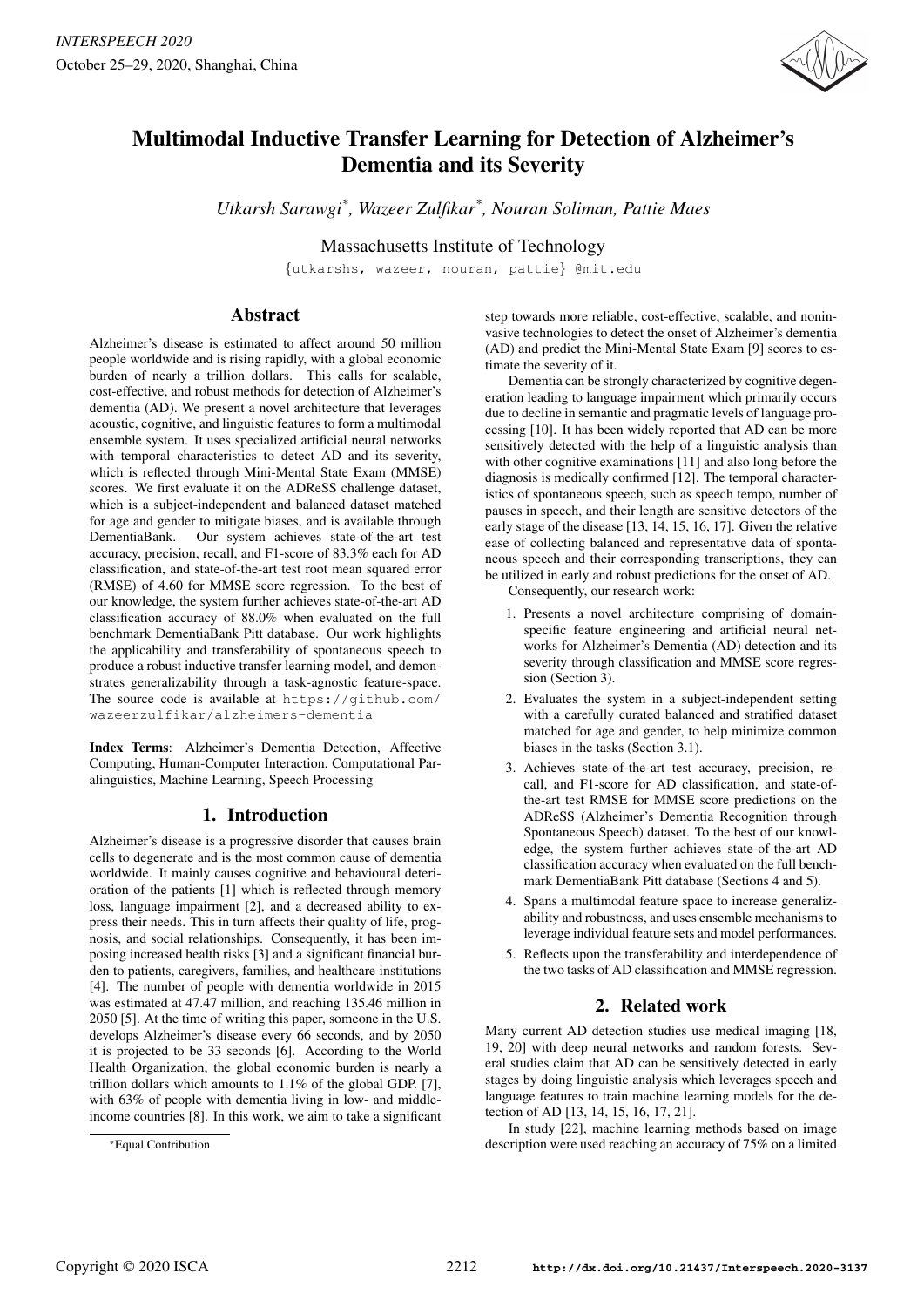number of subjects enrolled in a longitudinal study. Study [23] used logistic regression trained with spectrogram features extracted from audio files reaching accuracy of 83.3% and 84.4% on VBSD and Dem@Care datasets respectively. Data used in each of the above works are limited to around 32 to 36 subjects and highly imbalanced between the classes and across age and gender. In study [14], different traditional classification algorithms like logistic regression, SVM, and more were used to learn speech parameters from dialogues in Carolina Conversations Collection. The best of their solutions reached 86.5% leave-one-out cross-validation (LOOCV) accuracy with 38 subjects. Works based on data extracted from DementiaBank have reported scores of around 0.87, 0.85, 0.82, 0.80, 0.79, 0.64, and 0.62 [24, 25, 13, 26, 27, 28, 29] for AD classification. Study [30] used speech related features to get a mean absolute error (MAE) of 3.83 for MMSE scores with longitudinal data derived from DementiaBank. While a number of works have proposed speech and language based approaches to AD recognition through speech, their studies have used different, often unbalanced and acoustically varied data sets, thereby introducing bias and hindering generalization, reproducibility and comparability of the proposed approaches.

# 3. Methods and materials

### 3.1. Dataset

The DementiaBank Pitt database [31] consists of speech recordings and transcripts of spoken picture descriptions elicited from participants through the Cookie Theft picture from the Boston Diagnostic Aphasia Exam [32]. The database consists of multiple samples per subject corresponding to multiple visits. The full database contains 242 speech samples from 99 control healthy subjects and 255 speech samples from 168 AD subjects. The dataset also provides Mini-Mental Status Examination (MMSE) scores, ranging from 0 to 30, of the subjects, which offers a way to quantify cognitive function and screen for cognitive loss by testing the individuals' orientation, attention, calculation, recall, language and motor skills [9]. A 10-fold cross-validation was used on this database for fair comparison with previously reported results.

The ADReSS Challenge Dataset [29] is a balanced subset consisting of 156 speech samples, each from a unique subject, matched for age and gender and evenly spread across the two classes, AD and non-AD. A stratified train-test split of around 70-30 (108 and 48 subjects) for this dataset was provided by the challenge. The test set was held out for all experimentation until final evaluation. Any cross-validation mentioned in the paper refers to cross-validation using the train split. Normalized speech segments are also provided, but we only use full audio samples. The MMSE scores provided are used as labels for the regression task.

We first evaluate on the balanced ADReSS dataset and then extend the evaluation to the full DementiaBank Pitt database.

#### 3.2. Feature engineering

People with dementia show symptoms of cognitive decline, impairment in memory, communication, and thinking [17]. To include such domain knowledge and context, our system extracts cognitive and acoustic features using three different strategies, which are then prepared and fed into their respective neural models. Similarly extracted features have been repeatedly used to propose speech recognition based solutions for automated detection of mild cognitive impairment from spontaneous speech [33, 17]. The following features were extracted upon exploring the data to find the most descriptive set of correlated features for detecting AD and its severity:

• *Disfluency:* A set of 11 distinct and carefully curated features from the transcripts, like word rate, intervention rate, and different kinds of pause rates reflecting upon speech impediments like slurring and stuttering. These are normalized by the respective audio lengths and scaled thereafter.

• *Acoustic:* The ComParE 2013 feature set [34] was extracted from the audio samples using the open-sourced openS-MILE v2.1 toolkit, widely used for affect analyses in speech [35]. This provides a total of 6,373 features that include energy, MFCC, and voicing related low-level descriptors (LLDs), and other statistical functionals. This feature set encodes changes in speech of a person and has been used as an important noninvasive marker for AD detection [36, 29]. Our system standardizes this set of features using z-score normalization, and uses principal component analysis (PCA) to project the 6,373 features onto a low-dimensional space of 21 orthogonal features with highest variance. The number of orthogonal features was selected by analyzing the percentage of variance explained by each of the components.

• *Interventions:* Cognitive features reflect upon potential loss of train of thoughts and context. Our system extracts the sequence of speakers from the transcripts, categorizing it as subject or the interviewer. To accommodate for the variable length of these sequences, they are padded or truncated to length of 32 steps, found upon analyses and tuning of sequence lengths.

We evaluated each of these features individually and in a combined fashion to highlight the different configurations and compare their performances.

#### 3.3. Model architecture and training

Figure 1 - (1), (2), and (3) illustrate the architecture of the disfluency, acoustic, and interventions models respectively. The disfluency model is a multi-layer perceptron (MLP) that projects the 11-feature input to a higher dimensional space for better separability of the binary classes. The acoustic model is an MLP with a single hidden layer that adds non-linearity and regularizes the PCA decomposed feature space. The interventions model uses a recurrent architecture to learn the temporal relations from the sequence of interventions. These models were trained with corresponding inputs obtained upon feature engineering (Section 3.2), and one-hot encoded binary class labels.

To leverage the features learnt from classification for regression, transfer learning was done on the trained classification models. The regression module, as shown in Figure 1 - (4) replaced the terminal output layer in the models and the remaining original layers were frozen. The resultant models were then trained with MMSE scores as labels.

A 5-fold cross-validation setting was adopted for evaluation. The models were also evaluated in a leave-one-out cross validation (LOOCV) setting, which in the case of ADReSS dataset is equivalent to leave-one-subject-out cross validation (LOSO) since each datapoint is an independent subject. Each training run used a batch size of 8; and Adam optimizer with a learning rate of 0.01 to minimize categorical cross-entropy loss for classification, and a learning rate of 0.001 to minimize mean squared error loss for regression. The best models were saved by monitoring the validation loss in each fold.

To leverage all sets of features and models together, a parallel ensemble was performed using the outputs of the three models for each of the two tasks independently. We experimented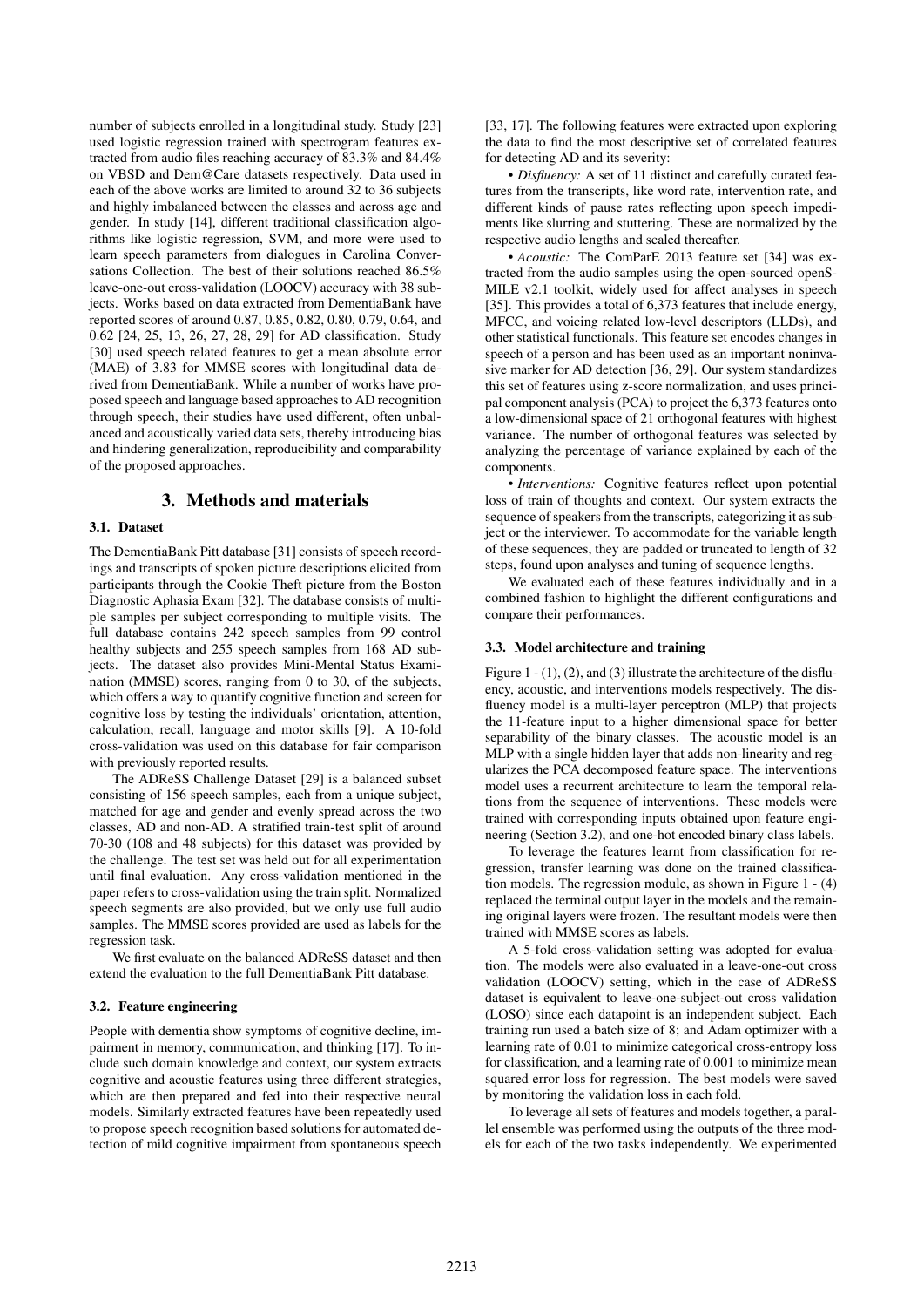

Figure 1: *Architecture of (1) Disfluency, (2) Acoustic, (3) Interventions models, and (4) Regression module.*

with three kinds of ensemble modules for classification:

• *Hard:* A majority vote was taken between the predictions of the three individual models.

• *Soft:* To leverage the confidence of the predictions, a weighted sum of the class probabilities was computed for final decision. The weight used was  $1/N$  where N is the total number of models.

• *Learnt:* Instead of weighing the confidence of all the models equally as in soft voting above, we used a logistic regression to learn the weights. A logistic regression voter was trained using class probabilities as inputs.

For regression, the predictions of all the individual models were averaged by the ensemble module.

# 4. Results

The results of the experiments were recorded using a combination of accuracy, precision, recall and F1-score for classification, and root mean squared error (RMSE) for regression.

### 4.1. ADReSS Challenge dataset

Table 1 shows the 5-fold cross-validation results for the classification task. The individual features achieved competitive performance, although the acoustic model slightly overfits while the interventions model marginally underfits on the data. The ensemble model counteracted these and achieved an increased 5-fold mean training as well as validation accuracy with comparable variance. The low variance generally observed across all runs signifies high model stability across folds which is essen-

Table 1: *5-fold cross validation results of the models. Accuracy measures the AD classification performance while RMSE measures the MMSE score regression performance over all 5 folds. Ensemble in this table refers to hard ensemble for classification and the regression ensemble for regression.*

| Model                | Split | Accuracy      | <b>RMSE</b>   |
|----------------------|-------|---------------|---------------|
| Disfluency           | Train | $0.87 + 0.08$ | $4.37 + 0.40$ |
|                      | Val   | $0.89 + 0.05$ | $4.87 + 0.78$ |
| Acoustic             | Train | $0.89 + 0.03$ | $4.40 + 0.64$ |
|                      | Val   | $0.83 + 0.07$ | $5.63 + 1.15$ |
| <b>Interventions</b> | Train | $0.82 + 0.06$ | $5.05 + 0.56$ |
|                      | Val   | $0.89 + 0.04$ | $4.70 + 0.96$ |
| Ensemble             | Train | $0.91 + 0.04$ | $3.65 + 0.38$ |
|                      | Val   | $0.92 + 0.06$ | $4.26 + 0.75$ |

Table 2: *5-fold cross-validation accuracies of different ensemble mechanisms for AD classification.*

| Ensemble Type | Split | Accuracy        |
|---------------|-------|-----------------|
| Hard          | Train | $0.91 + 0.04$   |
|               | Val   | $0.92 + 0.06$   |
| Soft          | Train | $0.86 \pm 0.04$ |
|               | Val   | $0.86 + 0.04$   |
| Learnt        | Train | $0.95 + 0.03$   |
|               | Val   | $0.81 + 0.08$   |

tial in small datasets. Similar observations can be seen on the regression task in Table 1, where the ensemble model reduced the train and validation mean RMSE as well as the variance. This is consistent with the intuition behind using transfer learning using the trained classification models through the addition of a regression module.

The improvement in performance upon ensembling the three models as compared to the individual models further reflects upon the significance of leveraging acoustic and cognitive features together from multimodal speech and text inputs.

Table 2 shows the 5-fold cross validation results of different parallel ensemble techniques, discussed in Section 3.3, for the classifiation task. The learnt ensemble showed signs of overfitting due to the extra trainable parameters in the model. The soft and hard ensemble helped counter this. However, the hard ensemble proved to be the most competitive by improving training and validation accuracies along with a strong degree of generalization across folds.

Figure 2 shows the receiver operating characteristic (ROC) curve for the individual models on the classification task. The ROC is cumulatively calculated over the validation splits of all 5 folds of cross-validation.

We compare our results with the currently available baseline performance results on this dataset [29]. Amongst our models, the best performing model, the hard ensemble classification model and the ensemble regression model, considerably improved all the metrics on the LOSO as well as the held-out test set on AD classification and regression, as can be seen in Table 3 and Table 4 respectively.

The confusion matrices in Figure 3 provide further insights into the predictions of the hard ensemble classification model that has been compared with the baseline in Table 3.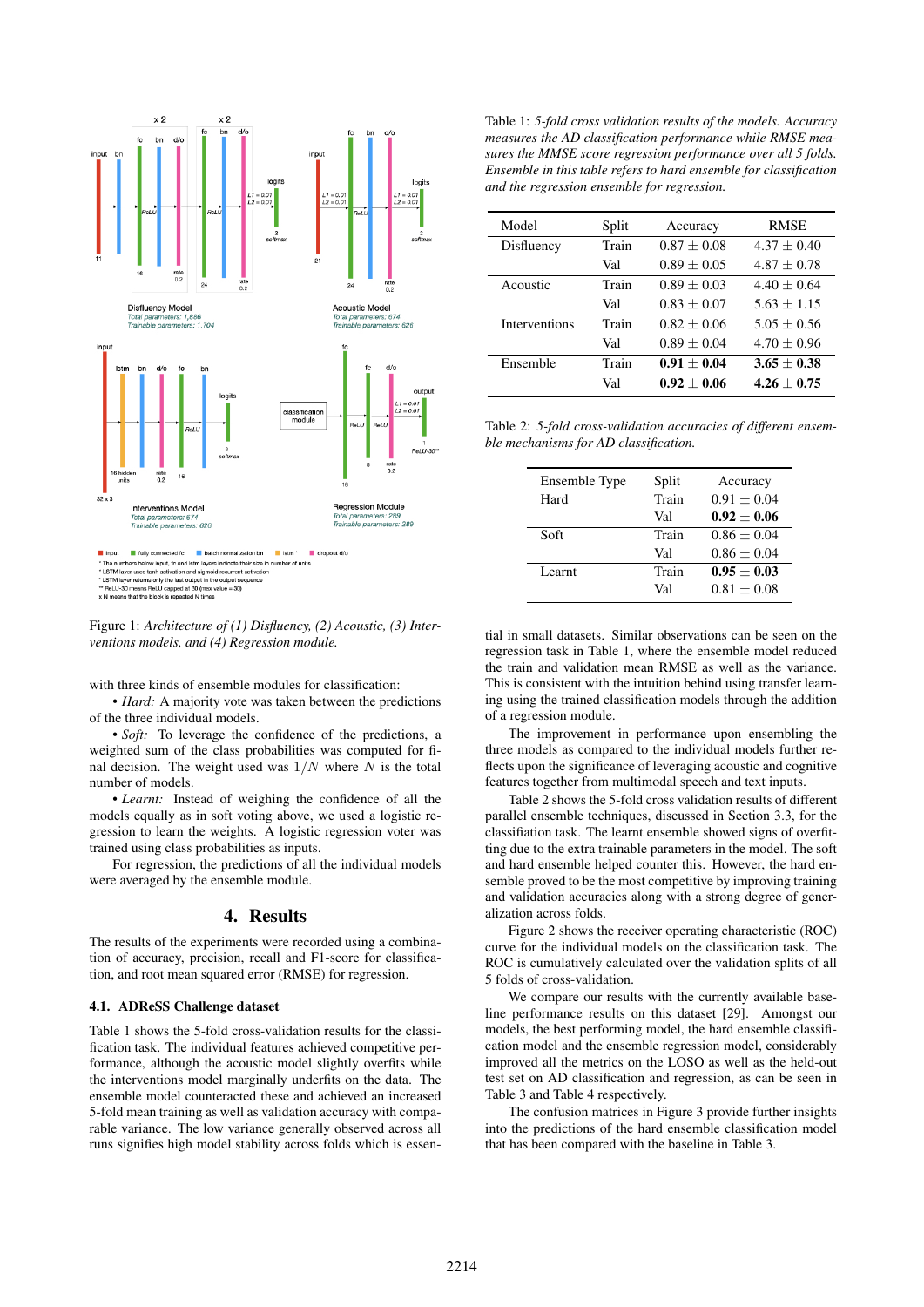

Figure 2: *Receiver Operating Characteristic for Disfluency, Acoustic, and Interventions models, cumulatively calculated over validation splits of all the folds of 5-fold cross-validation.*

Table 3: *Baseline comparison of the AD classification. Our test results below are corresponding to the hard ensemble model.*

| Model                    |      | Accuracy Precision Recall F1-Score |      |      |
|--------------------------|------|------------------------------------|------|------|
| LOSO Luz et al. [29]     | 0.77 | 0.77                               | 0.76 | 0.77 |
| Ensemble ( <i>ours</i> ) | 0.99 | 0.99                               | 1.00 | 0.99 |
| TEST Luz et al. [29]     | 0.75 | 0.83                               | 0.62 | 0.71 |
| Ensemble (ours)          | 0.83 | 0.83                               | 0.83 | 0.83 |

Table 4: *Baseline comparison of the MMSE score regression. Our test results are corresponding to the regression ensemble.*

|      | Model             | <b>RMSE</b> |
|------|-------------------|-------------|
| LOSO | Luz et al. $[29]$ | 4.38        |
|      | Ensemble (ours)   | 0.82        |
| TEST | Luz et al. $[29]$ | 5.20        |
|      | Ensemble (ours)   | 4.60        |



Figure 3: *Confusion matrices for the hard ensemble classification model (1) cumulatively calculated over the validation splits of all the folds of LOOCV and (2) 5-fold cross-validation, and (3) calculated on the held out test set.*

### 4.2. DementiaBank Pitt database

The same AD classification models were retrained on the DementiaBank Pitt database and a 10-fold cross-validation was performed for fair comparison with previously reported results. To the best of our knowledge, our hard ensemble model achieves state-of-the-art  $0.88 \pm 0.04$  accuracy, also showing minimal variance across the folds (Table 5).

Table 5: *Comparison of the AD classification on DementiaBank Pitt. All are 10-fold cross-validation results. Our results below are corresponding to the hard ensemble model.*

| Model              |      | Accuracy Precision Recall F1-Score |      |      |
|--------------------|------|------------------------------------|------|------|
| Fraser et al. [13] | 0.82 |                                    |      |      |
| Masrani [25]       | 0.85 |                                    |      | 0.85 |
| Kong et al. [24]   | 0.87 | 0.86                               | 0.91 | 0.88 |
| Ensemble (ours)    | 0.88 | 0.92                               | 0.82 | 0.88 |

## 5. Discussion and Future Work

There has been substantial work using spontaneous speech samples and manual transcriptions present in the DementiaBank dataset [31]. Some of the highest reported scores for AD classification are 0.87, 0.85, 0.82, 0.80, 0.79, 0.64, and 0.63 [24, 25, 13, 26, 27, 28, 29]. Many of these previous results were obtained on datasets with variable subject dependencies. In such datasets, a data point corresponds to a session and there can exist multiple sessions per subject. Given the subject independent setting in ADReSS dataset, our LOSO method clearly distinguishes the left-out test subject. Hence, the near perfect LOSO results on classification and regression (Tables 3 and 4) demonstrate that every subject individually can be correctly evaluated with the engineered features. Furthermore, almost all previous results are reported using cross-validation, whereas our work is evaluated on a designated held-out test set as well. This helps overcome 'validation overfitting' which is prone in small dataset settings.

Study [30] used speech related features to obtain a crossvalidated mean absolute error (MAE) of 3.83 for MMSE scores with data derived from DementiaBank. Our ensemble regression model recorded a cross-validated MAE of 3.01 on ADReSS dataset.

Through considerable improvements in both the AD classification and MMSE score regression by employing an ensemble of independent models extracting acoustic and cognitive features, our work reveals the potential of multimodal analysis and its applicability to a age and gender balanced subjectindependent dataset. Future work would include incorporating automated transcription of speech samples in our system. The continuous range of the MMSE scores can provide more insights into progression of dementia. This can further be leveraged for risk stratification and analyzing potential causal relationships modelling AD with its symptoms and markers, through a longitudinal dataset.

# 6. Conclusion

We present a novel architecture that uses domain knowledge for inductive transfer learning for AD classification and MMSE score regression. Our work achieves state-of-the-art accuracy, precision, recall, and F1-score of 83.3% each for AD classification, and state-of-the-art RMSE of 4.60 for MMSE predictions on the designated held-out test set of the ADReSS challenge. To the best of our knowledge, the system further achieves stateof-the-art AD classification accuracy of 88.0% when evaluated on the full benchmark DementiaBank Pitt database. Our system spans a multimodal feature space to increase generalization and robustness. We aim to extend our work by adding automated transcription, further textual analysis, and personalized context through longitudinal data.